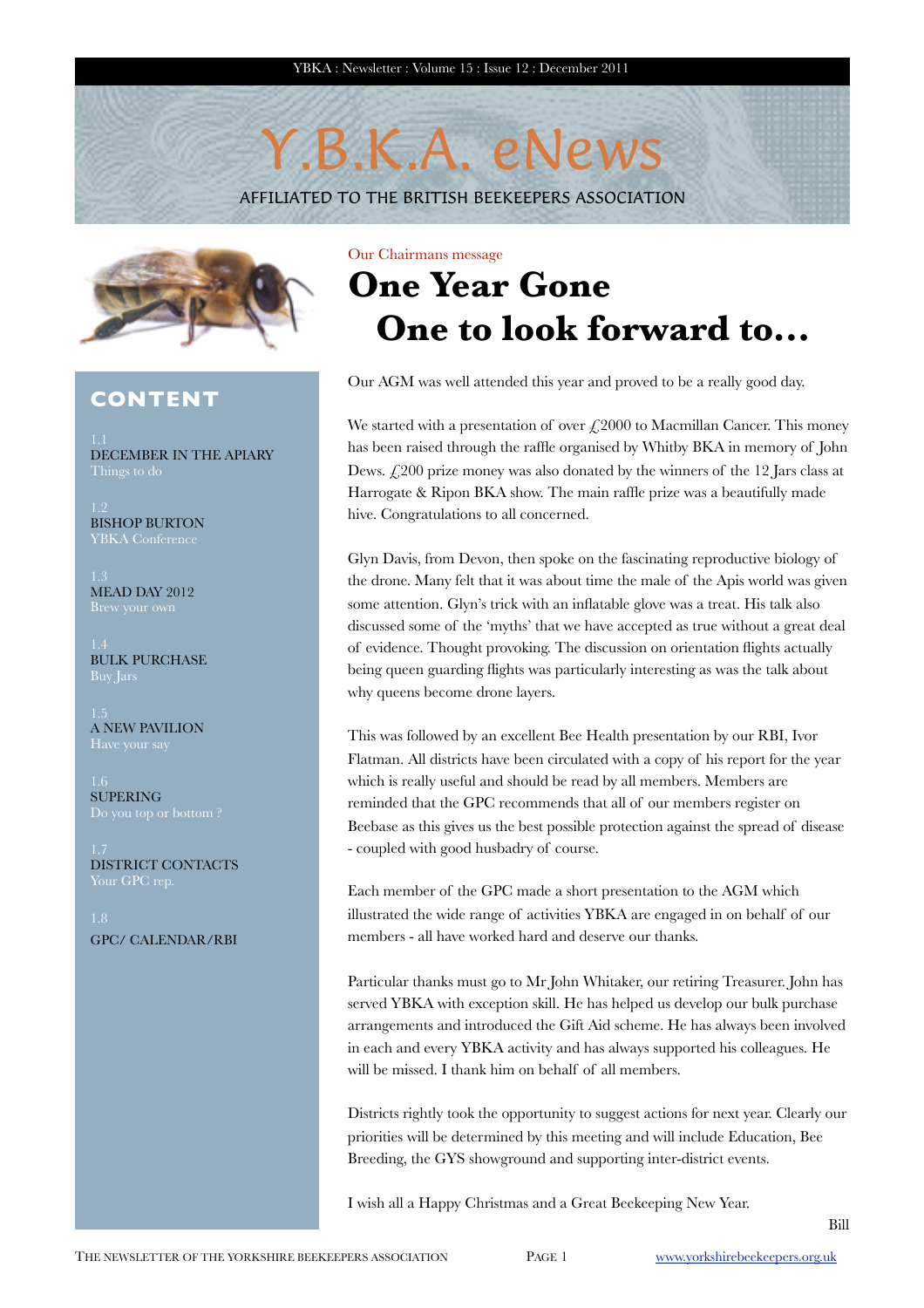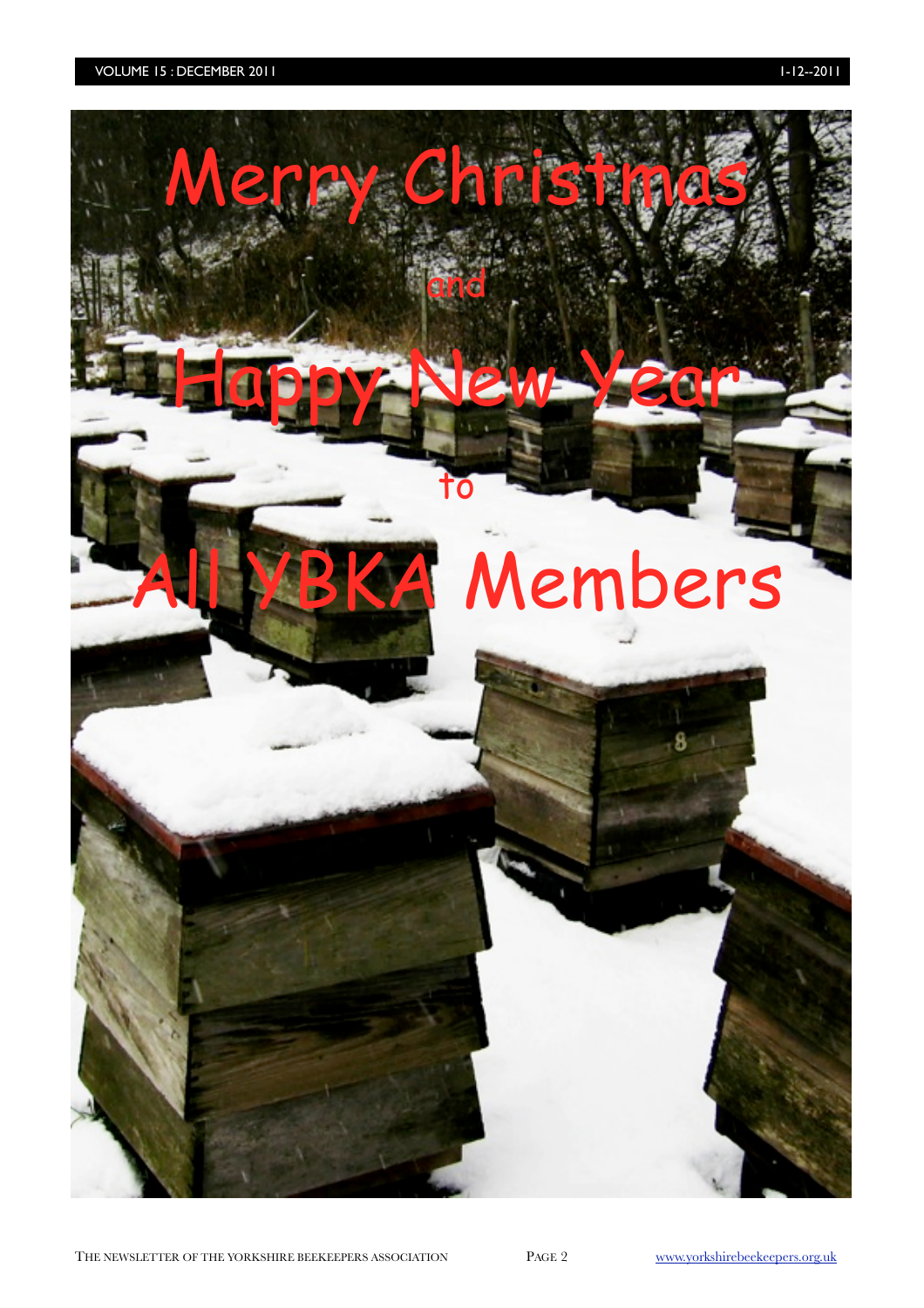## **DECEMBER**

#### **JOBS FOR THE MONTH**



All is quiet in the Apiary in December, with little work to be done other than to ensure hives are intact after storms and entrances are clear of snow. Bees fly only on warmer days for cleansing flights and perhaps to collect water. Ensure ventilation is adequate as damp hives are far more dangerous to the health of the bee than external cold.

Small bouts off egg laying occurs, however the population in the hive continues a downward trend overall. With virtually no brood rearing the temperature in the hive is maintained between 30 °C depending on the cluster size. Little heat loss and lower temperatures mean that food is conserved however at the end of December when days start to lengthen, Queens's start to up the laying rate and food becomes more important.

Weather patterns can change rapidly in winter with cold frozen periods followed by milder damp weeks causing sudden rapid clustering of bees. Isolation starvation can occur as bees move upwards on their stores. A cluster forms on one side of the hive and if it fails to expand in warmer weather it can starve despite lots of stores remaining in the hive. A quick look beneath the crown board can identify if this may be a problem and a little candy placed above the feedhole directly above the cluster will see them through. If you don't have candy then a simple bag of sugar with an area on one side soaked to let the sugar solution attract the bees can work wonders.

After such a warm autumn many hives will be short of stores. Consider placing candy on earlier rather than later. A few pounds spent now will save a lot of problems later.

Varroa monitoring should continue during milder periods when the bees have broken cluster. In December a drop of one mite per day represents about 150 mites in the colony and these can damage new brood when the queen starts laying. Treatment if necessary is likely to be by trickling 5ml of 3.2% oxalic acid over each seam of bees, although it should be applied early in the month if cold, to avoid as far as possible any brood being present. It is preferable if you haven't done this before to get the readily prepared small squeezable bottle from suppliers as the mixture is correct and they come with full instructions. This job is much simpler if you work as a pair so that hive parts can be removed and the oxalic acid applied in a very quick sequence of events with minimum disturbance of the bees.

Keep a watch for damage by pests, especially woodpeckers.

December is a month that is generally quite hectic in the family but if you get a quiet day after Christmas it can be good to examine your equipment stocks and list your needs for the year to come. Make plans to develop your system of management to develop your beekeeping and decide what you want to achieve in the year to come.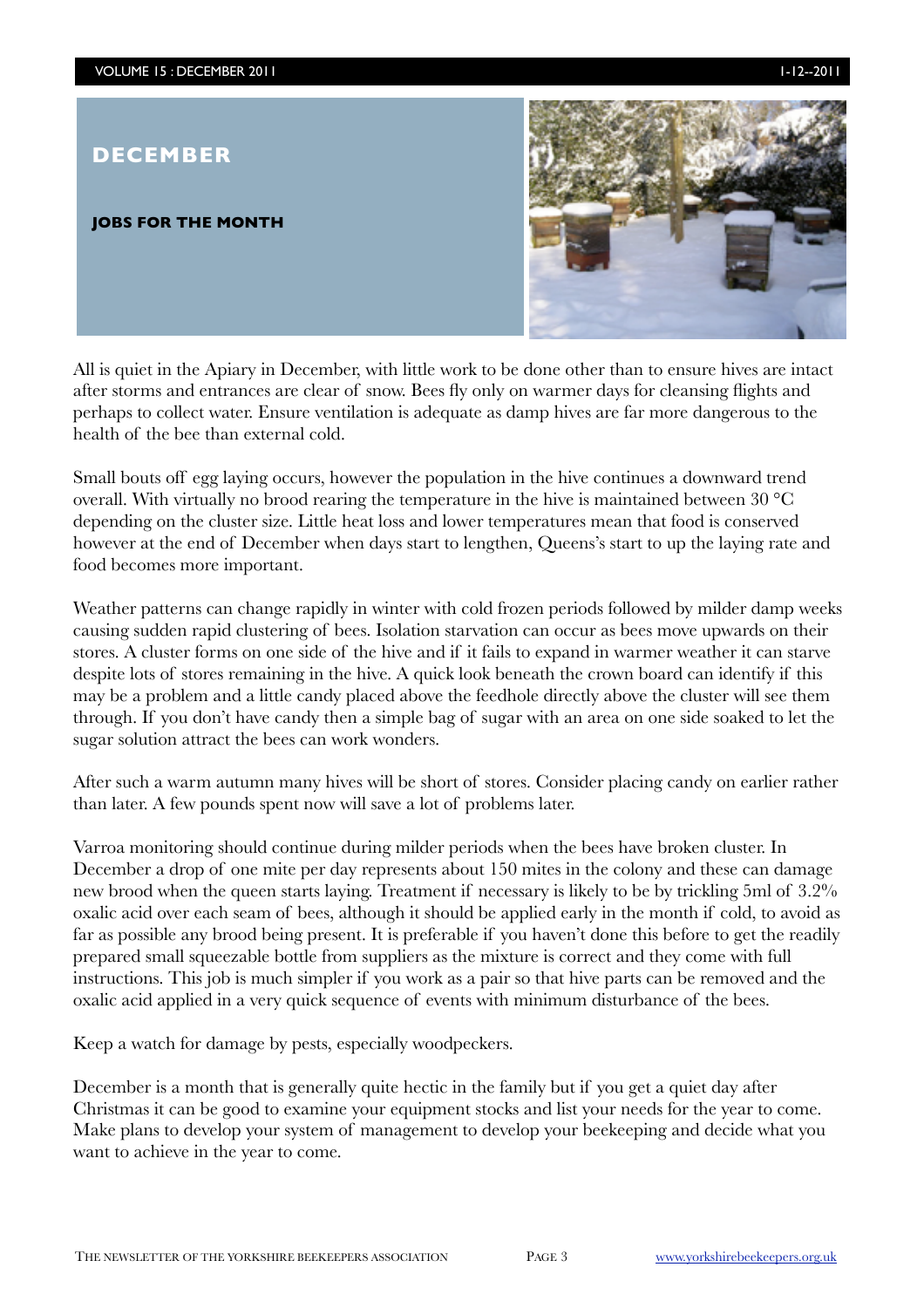# Yorkshire Beekeepers'

# Convention

**APRIL 28TH 2012** Bishop Burton College

# *" Managed Bees and Beekeepers vs Unmanaged Bees and Beekeepers"*

**Guest Lecturers**

#### **Dr Deborah A. Delaney Assistant Professor - Entomology & Wildlife Ecology University of Delaware**

**Mr Wally Shaw Anglesey BKA Welsh Beekeepers association** Regular contributor to Bee Craft

**Mrs Jenny Shaw Anglesey BKA Welsh Beekeepers association** Qualified Tutor and Mentor





*A great day out - 4 lectures - A really good lunch A chance to talk to the speakers in small group sessions Chat with friends old and new.*

*Apply via separate flyer or contact [bill.cadmore@ntlworld.com](mailto:bill.cadmore@ntlworld.com)*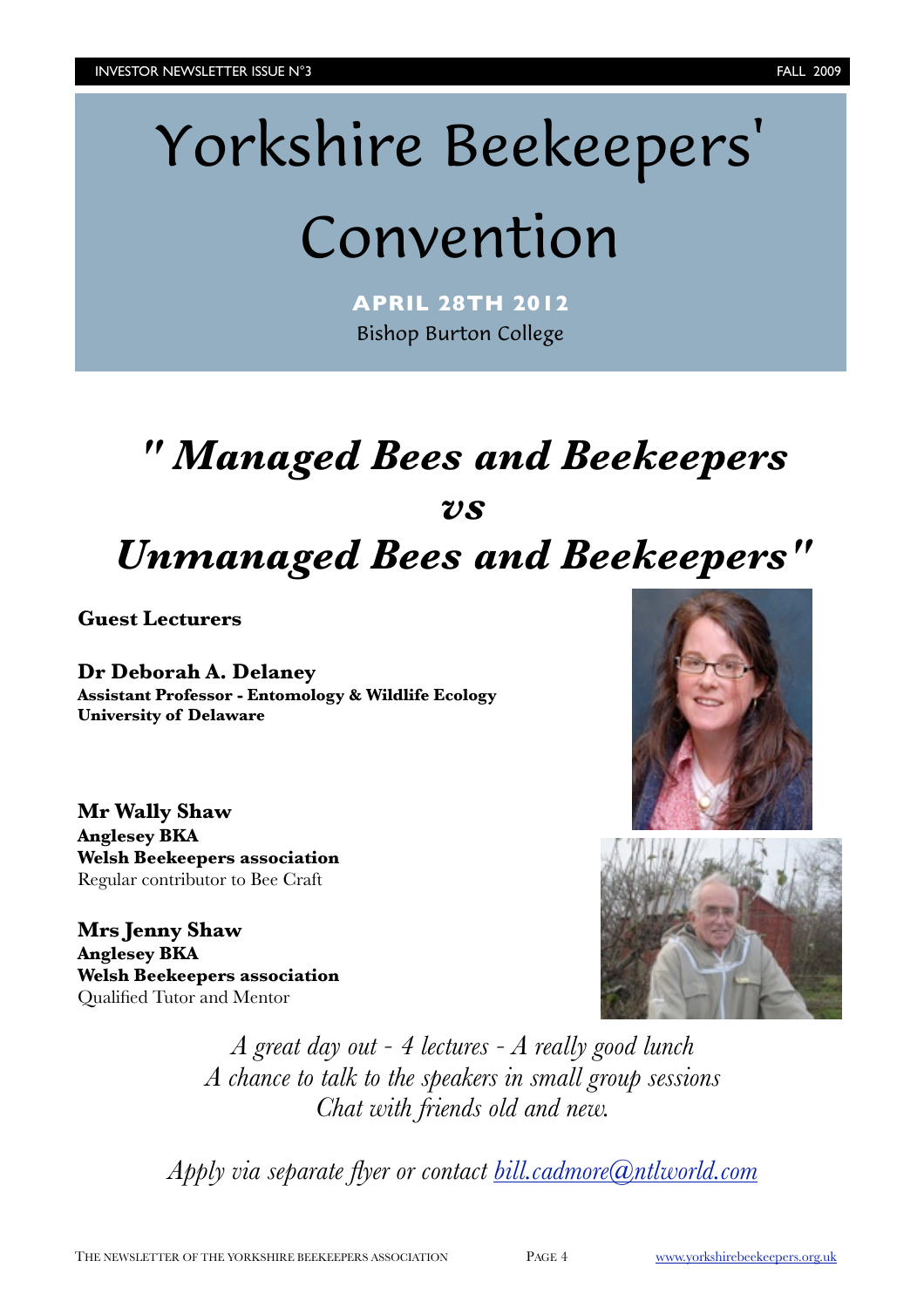### Northern Beekeepers' Convention

## **MARCH 31ST 2012**

in Newcastle at the Great North Museum

Dear all,

# The Northern Beekeepers' Convention.

As some of you may know it is now held in Newcastle at the Great North Museum (Hancock Museum in old money) on March 31st. We'll be sending the brochure out soon, and the website will also be updated.

We'd really like to make it a wider Northern event. As we don't want to bombard you with endless emails we have social media for those who like to keep up with the latest developments our website is

#### [www.nebees.org](http://www.nebees.org/)

On Facebook we are- Northern Beekeepers' Convention On Twitter we are **Conebees** 

kind regards Barbara Keating

> Lancaster Beekeepers **FEBRUARY 11TH 2012** Carnforth Lancashire

9.30 - 4.30

# Apiary Management

# Share and Learn Workshop

### **Contact**

**<mailto:bees@al-consulting.co.uk>**

### **Telephone 01524811978**

THE NEWSLETTER OF THE YORKSHIRE BEEKEEPERS ASSOCIATION PAGE 5 [www.yorkshirebeekeepers.org.uk](http://www.yorkshirebeekeepers.org.uk)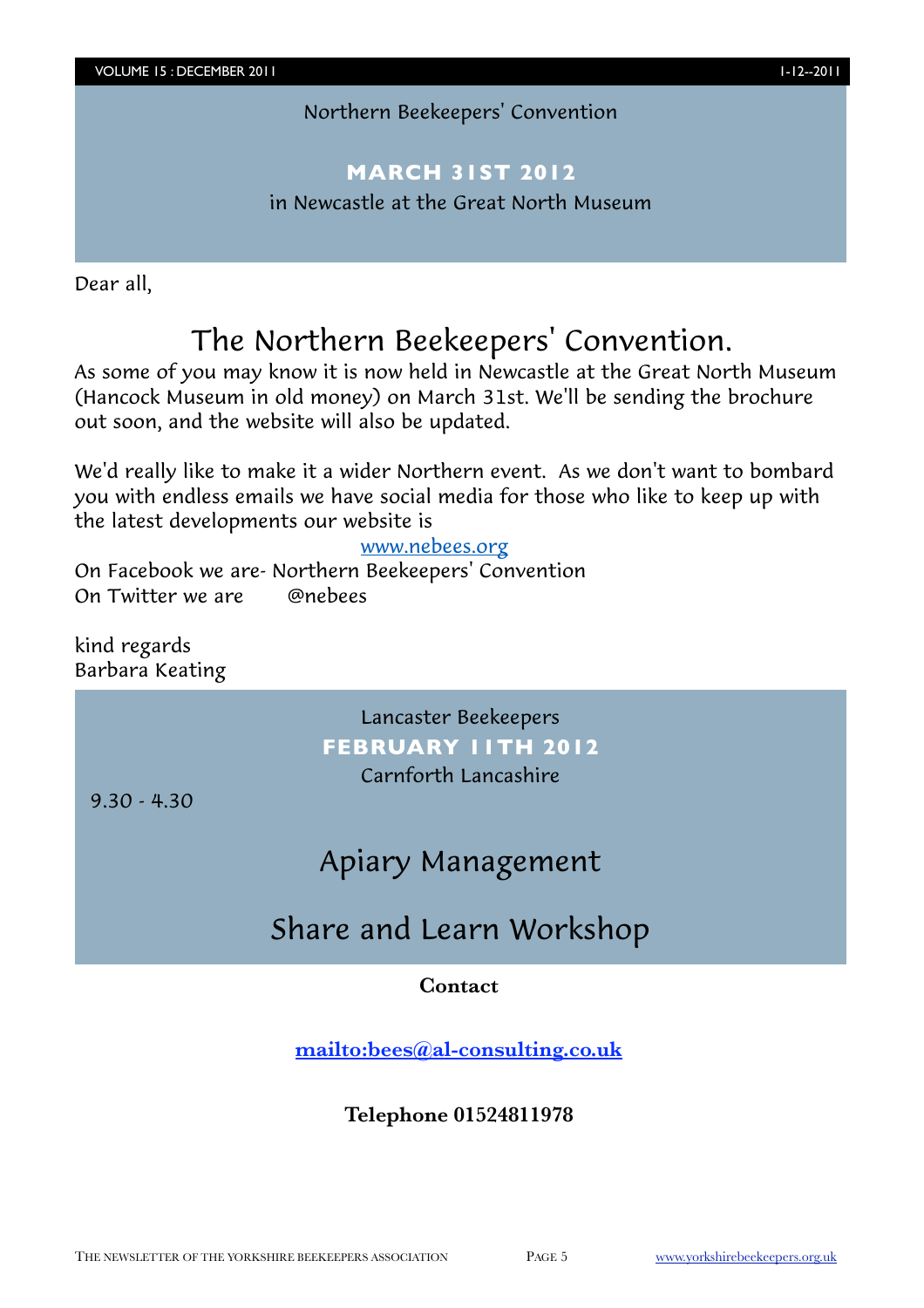*THE INTERNATIONAL FEDERATION OF MEAD and HONEY WINE JUDGES PATRON – THE YORKSHIRE AGRICULTURAL SOCIETY President – Raymond Twiddle OBE*

# *MEAD DAY Strength Gentleness*

The request for another Mead Workshop has borne fruit!

It is proposed for Saturday 25th February 2012 at the Normanby Pavilion, Great Yorkshire Showground, Harrogate commencing at 10am.

The workshop will be hosted by the Yorkshire beekeepers' Association who will provide lunch and refreshments. The fee will be  $\hat{E}$  15 to cover food, travel and incidental

expenses.

The workshop will be organised by the Moderator and Overseer for the IFMHWJ, supported by Alan Woodward, Ivor Flatman and Alan Brown all accredited IFMHWWJ judges who will undertake breakout sessions. The day's agenda is as detailed below:

Types of Meads and Honey Wines for both exhibition and consumption Question Time The making of mead – the honey and ingredients – Method/s Question Time Lunch Exhibiting; judging technique; tasting  $-$  the common pitfalls of samples Open discussion and questions

Vice – President – Sir Kenneth Morrison CBE

Moderator for United Kingdom:

Mrs. Erica Osborn MA – 61 Broadheath Drive, Chislehurst, Kent, BR7 6EU – Telephone 07833 158 565

Overseers for United Kingdom: Michael Badger MBE – 14 Thorn Lane, Roundhay, Leeds, LS8 1NN – Telephone 07958 591 501 Michael Young MBE – Mileaway, 101 Carnreagh, Hillsborough, BT26 6LJ – Telephone 07834 712 438

# Application Forms from Michael Badger [buzz.buzz@ntlworld.com](mailto:buzz.buzz@ntlworld.com)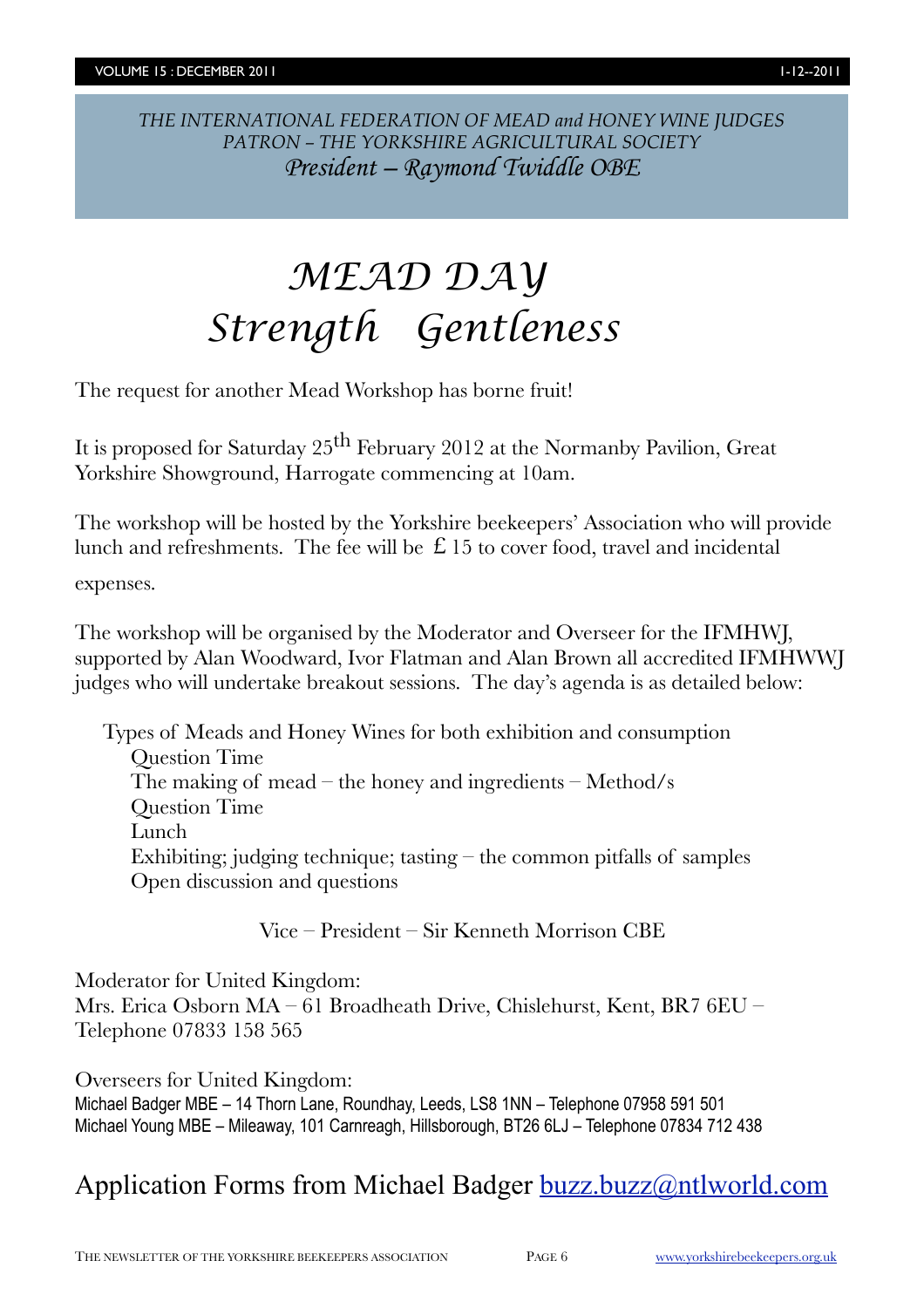# **SPINKS** com

**B** Honey Jars and Lids

- **Food Jars and Lids**
- **Food Grade Pails**

See our comprehensive range at www.spinkscompak.com

Or visit our showroom 9 Shannon Street Leeds LS9 8SS

**Call Gemma** today on -0113 2350662 **BUY BRITISH GLASS Beeswax Glass & Plastic Jars** 

Distributors for the 3 British Glass Manufacturers We have now taken stock of our British Show Standard Honey Jar



Working with the British Glass Industry

# Bulk Purchase - Jars

### A Reminder

If you wish to order honey jars, honey buckets and other containers through the YBKA bulk purchase scheme then all you have to do is telephone Spinks Compak on the above number.

Tell them that you are a YBKA member and then ask for the prices for the things you want to order.

You'll also need to discuss collection or delivery.

You then pay Spinks Compak direct - cash, debit card, cheaque, credit card or bank transfer.

Y.B.K.A. will benefit from your order through the direct payment Spinks Compak make to us.

Thank you for supporting this - we hope these are the cheapest jars available to you.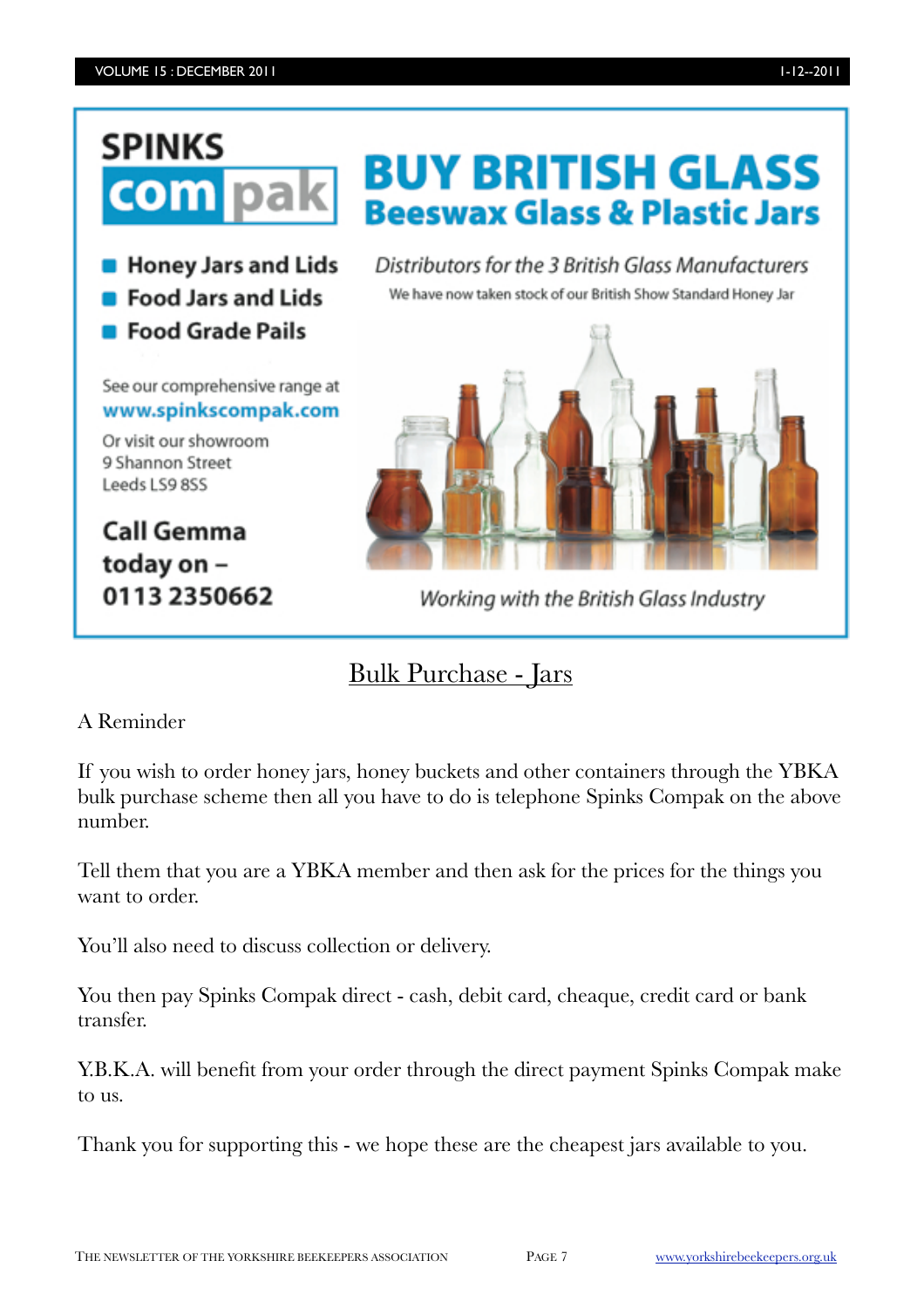# **Y.B.K.A. Jar Prices offered by Spinks Compak**

# **SPINKS**

### **YBKA Special Prices**

| <b>Product Code</b> | <b>Description</b>                                                 | <b>Price inc VAT</b> | Per            |             |
|---------------------|--------------------------------------------------------------------|----------------------|----------------|-------------|
| 1HONBC              | 1lb Standard honey jar                                             | £12.14               | 72 units       |             |
| 70HONCR             | 70mm Gold metal screw caps.                                        | £10.01               | 100 units      |             |
| transport.          | Free delivery on orders of more than 15 gross on our own scheduled |                      |                |             |
| 12HEX               | 12oz Hexagonal food jars                                           | £15.82               | 84 units       |             |
| 63TOG               | 63mm Gold twist off food jar cap                                   | £5.05                | 100 units      |             |
| falls to            | If 10 or more cases are bought in one transaction price            | £14.63               | 84 units       | <b>Jars</b> |
| transport           | Free delivery on 20 cases or more on our scheduled                 | £4.67                | 100 units Caps |             |
|                     |                                                                    |                      | 72 units       |             |
| 282FOOD<br>70TOG    | 282ml Round food jars<br>70mm Gold twist of food jar caps          | £13.73<br>£6.89      | 100 units      |             |
| falls to            | If 10 or more cases are bought in one transaction price            | £13.28               | 72 units       | <b>Jars</b> |
|                     | Free delivery on 20 cases or more on<br>our scheduled transport    | £6.67                | 100 units Caps |             |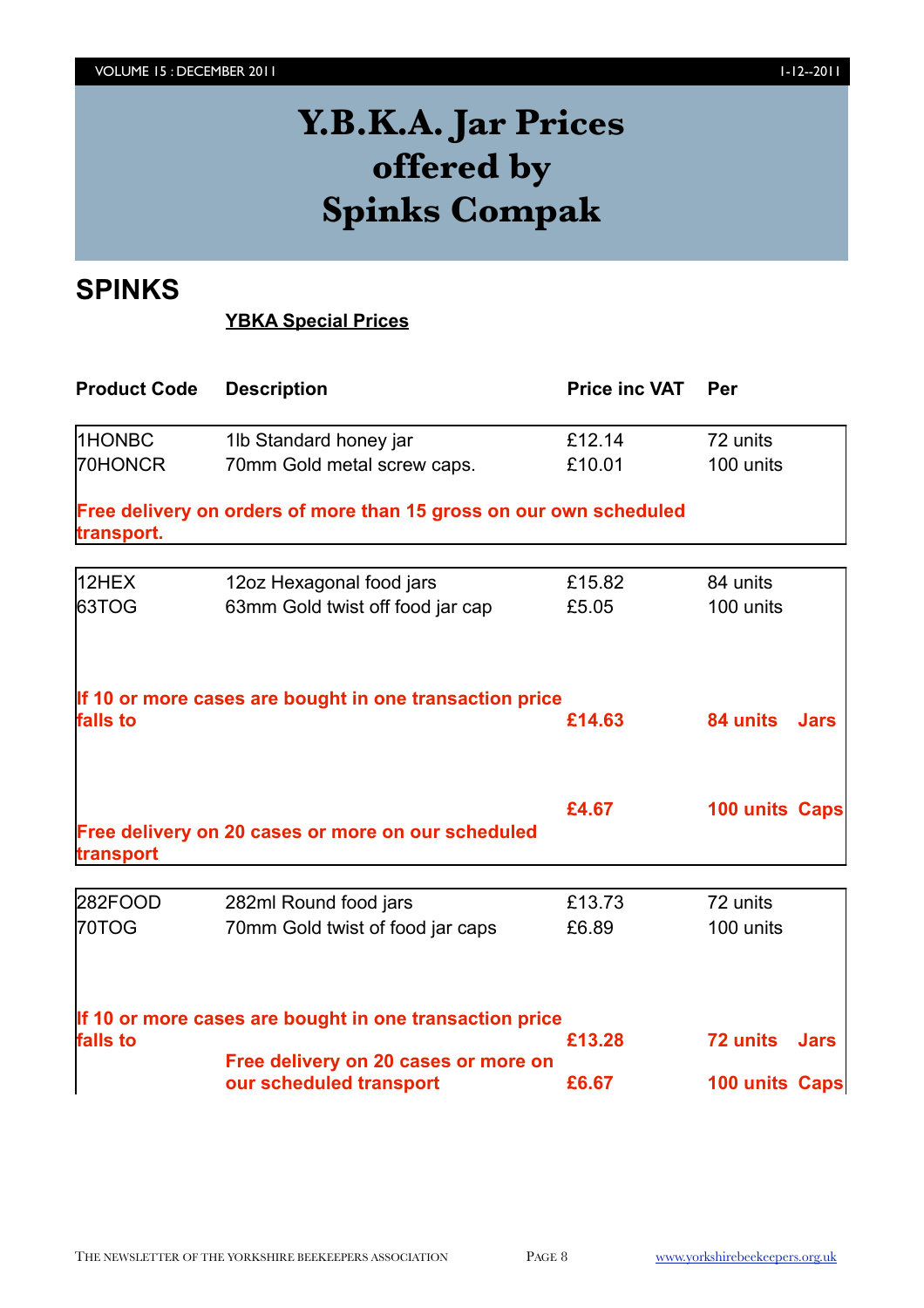#### VOLUME 15 : DECEMBER 2011 1-12-2011 1-12--2011 1-12--2011 1-12--2011 1-12--2011 1-12--2011 1-12--2011 1-12--20



#### **BEE BREEDING**

**APRIL** Get everything ready

**MAY** Get drones underway then get Queens underway **JUNE** Mated queen should be laying.

**JULY** Nucs building into strong colonies

**AUGUST** Might even get a bit of honey

#### What are you doing in regards to bee breeding ? **District Actions**

Many districts undertake some form of bee breeding - this might be queen production, production of nucs or hive splits. It might be grafting and using mating hives.

Many of our individual members also do some bee breeding.

We would like you to tell us what you get up to and how well you think it works.

This can be a simple piece of pros describing what you do or it might be a timetabled plan of actions and activities.

Please send the details of your scheme into us so that we can publish and share what works.

It would be useful if you could also tell us why you are breeding from the particular type of bee you have.

Please help the GPC encourage more members to try bee breeding. Thanks

#### Links in the Chain of People and Tasks Necessary to Supply Better Bees to the Beekeeping Industry



Redwwn from Waker C. Rothenbubler ABJ March, 1980

Bee Breeding

Please tell us what you would like YBKA to do next in order to help members develop their breeding skills.

ybkanews@ntlworld.com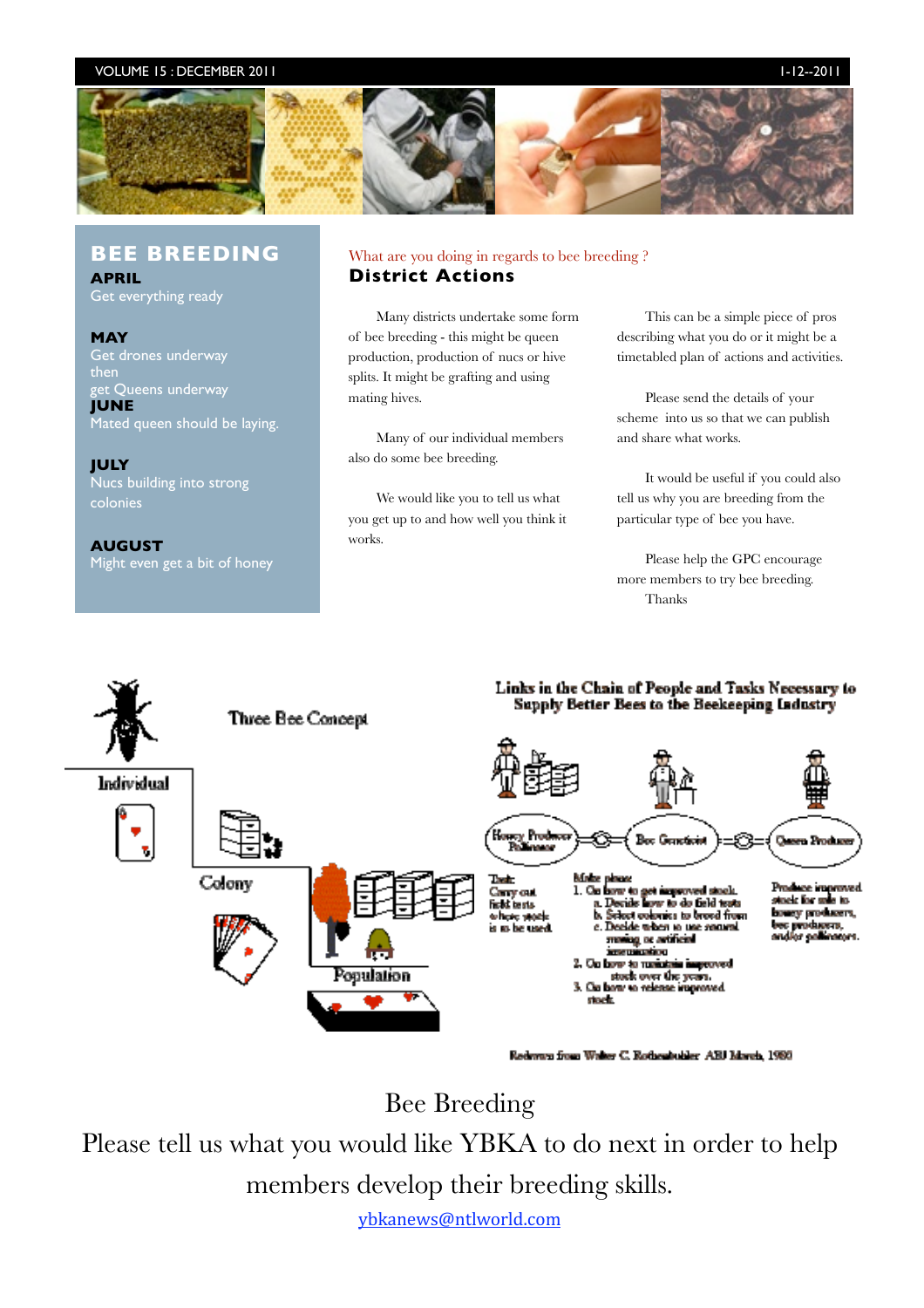# **YAS- Great Yorkshire Show Hives and Honey Building Position Paper**

#### **1.0 Background**

There seems to be a fair amount of confusion surrounding the proposed development by the YAS of a further building adjacent to the existing Normanby Pavilion. This position paper aims to produce a simple set of ideas that can be considered by the YBKA membership.

It needs to be borne in mind that discussions with the YAS are strictly with the YBKA YAS representatives, but in order for them to represent the YBKA some form of direction from the membership is required This paper is not final or cast in stone but is an attempt to "come off the fence" and give a form of longer term wish list. The YAS will obviously have the final say as after all it is their real-estate.

In 2011 the YAS honey show was relocated from the main hall to the bee garden area, with the honey show and YBKA key events in the Normanby Pavilion and the other YBKA events in an adjacent marquee provided by the YAS. This resulted in a successful honey show and generated a number of suggested improvements to take forward.

#### **2.0 YAS proposals**

Another building is to be erected adjacent to the Normanby Pavilion which will actually be larger than the existing. However due to the site topography the initial costs are increasing and this is subject fully to the YAS. The fact that they have given a commitment to provide such a building is evidence of their support to the YBKA. Certain other improvements to the site would probably be carried out during the building works.

A sketch of the site is attached.

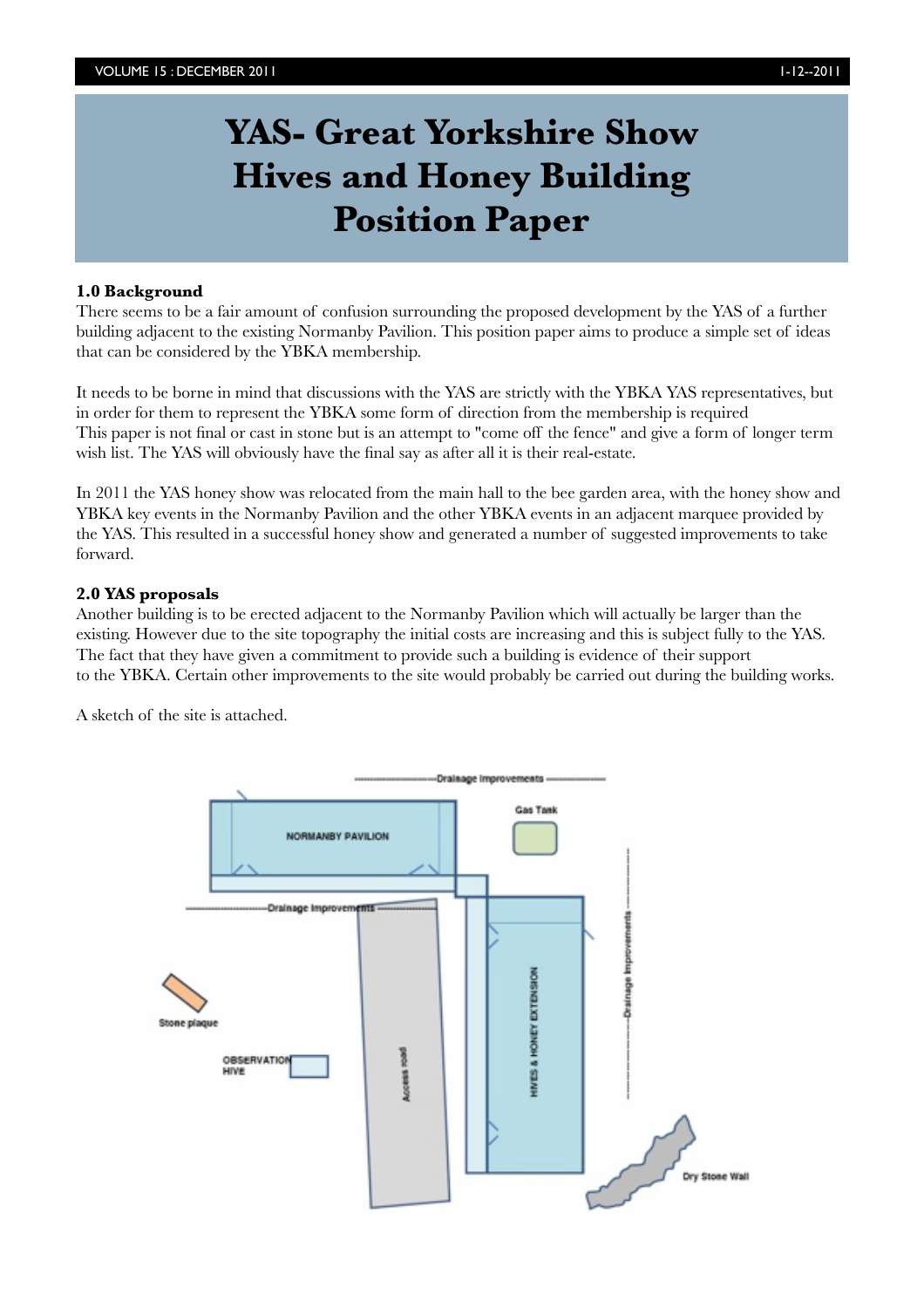#### VOLUME 15 : DECEMBER 2011 12--2011 1-12--2011 1-12--2011 1-12--2011 1-12--2011 1-12--2011 1-12--2011 1-12--2011

A number of meetings have taken place with generally positive outcomes. However, there has also been many supposedly agreements that have taken place, these are not agreements as such, because at this stage the build is in its advanced feasibility stage. No decisions have been made. To move the project further and to gain some form of YBKA "stakeholder" involvement in the long term use of the building, it is felt that we (YBKA) need to offer some form of financial commitment.

Whilst the title is "the hives and honey extension" it must be borne in mind that the building needs to be put to more use than just 1 week in the year for the GYS. As such it would be made available to YBKA should we wish to commit financially.

The timescale of the proposed build is subject to YAS but is likely to follow:-

- 2012 continued feasibility/costing and possible groundworks prior to the 2012 GYS (a marquee would be provided for 2012 GYS)

- - 2013 erection of the building and temporary fit out for 2013 GYS (if you like "dummy run" basis)

- - 2014 final fit out for the 2014 GYS

#### **3.0 YBKA position**

As our membership grows and we have more beginners and improvers we need to be able to host more events to suit the demographics of our members. It is fair to say that most members are likely to support the use of the building, not just for the GYS, but for ongoing YBKA events into the future. however committing sums of money requires consideration prior to any progress Various sums of money have been suggested ranging from; Zero,  $\angle$  3000,  $\angle$  9000 and 10% of the build cost, plus a few variations (I must stress no decisions have been made) I am mindful that other topics involving significant financial outlay have not progressed as it was felt lack of detail in their presentation, hence this position paper to effectively allow members to think over the plans and allow due time for consideration. The paper will be presented at the AGM and hopefully allows all district associations due time to report back to the YBKA spring meeting.

The building would give YBKA a greater floor area than presently available and enable us to host improved events in future if we use the 2 buildings effectively. YBKA are the largest Area Association in BBKA and we would have a base that would rival no other and would probably be the envy of most. I have proposed a set of layout drawings (attached) which give an idea of a proposed interior layout that would remain flexible to meet the needs of the honey show and any events YBKA wish to host in future. The sketches also include some improvements to our existing Normanby Pavilion facilities that would be capable of relocating to either building. I am mindful of security so any proposed IT facilities are intended not to be fixed installations.

#### **4.0 conclusions and costs**

When the building goes ahead YBKA will have increased space to host improved events in a central area which is generally accessible to all district associations with ample parking etc

The building would not be "just" a honey show building YBKA would have use, as we currently have with the Normanby Pavilion. YBKA contributed significantly to the build cost of the Normanby Pavilion to gain preferential use.

The YAS are not asking us to contribute such sums this time. To gain preferential use and have some form of involvement we need to contribute financially. As the build will be spread over a number of years I thin we can also spread the outlay to YBKA over a 3 year period. Also if we are offered the opportunity (by the YAS) we may be able to contribute to the fit out by providing our own labour and materials, thereby saving YAS significant labour costs. All above needs final acceptance by the YAS

#### **Costs :-**

2012 - spend up to  $\angle$ 500 to improve the IT facilities in the Normanby Pavilion, this would be provision of 2 number removable roof mounted brackets for projectors and wall mounted screens in 2 centre bays of the room to enable width ways seating and dual screen viewing, thereby improving out "conference" type facilities. Equipment would be capable of relocating to the new building as it is of a bigger size (if required)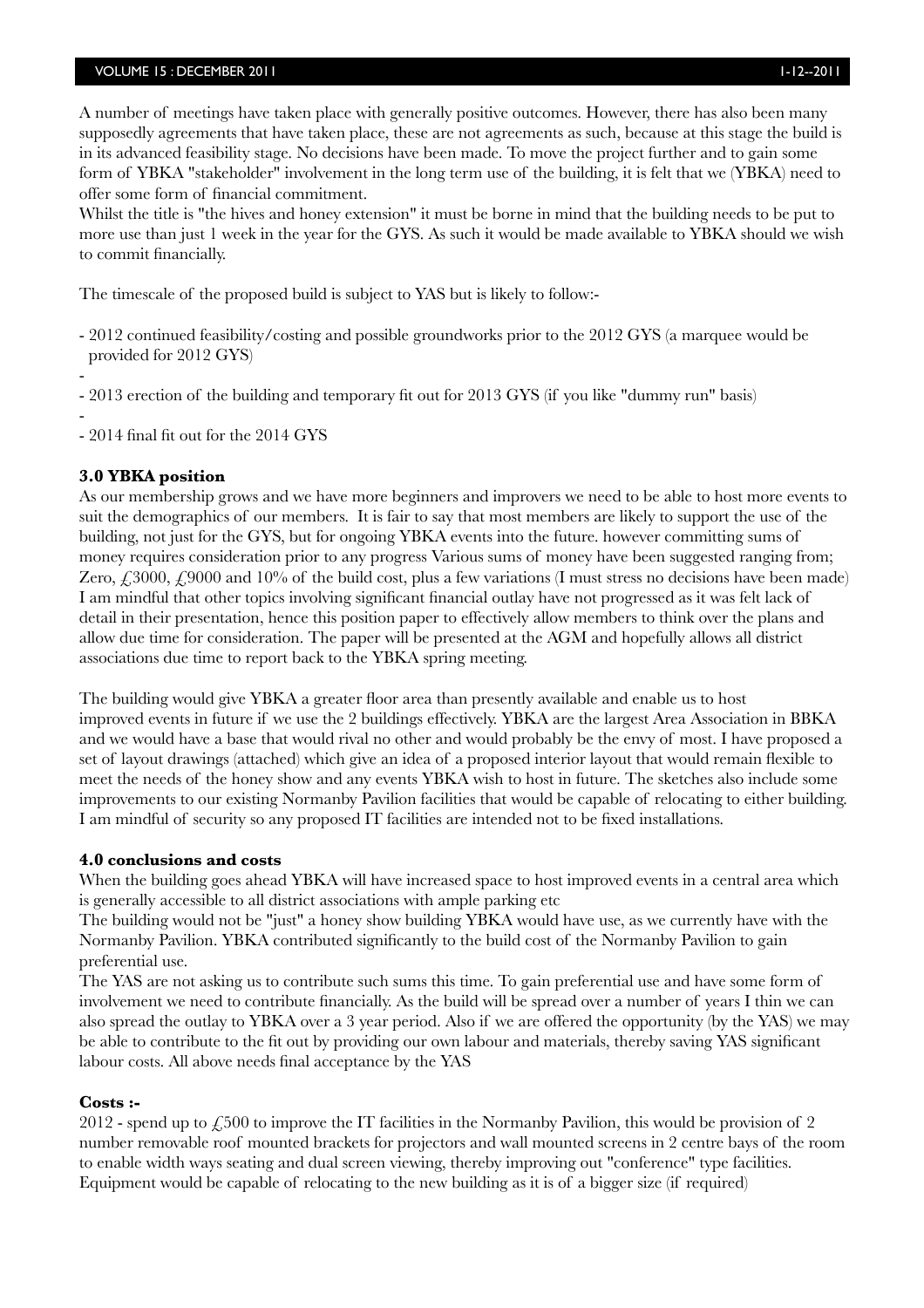#### VOLUME 15 : DECEMBER 2011 1-12-2011 1-12--2011 1-12--2011 1-12--2011 1-12--2011 1-12--2011 1-12--2011 1-12--20

2013 - donate a sum of  $\angle$ 53000 to the YAS to indicate our commitment and support to providing another building

2014 - procure hardware to provide fit out of the new building at a cost of  $\epsilon$  3000 for equipment, based on the attached layout and a sum estimated to be in the order of  $\angle$  4000 for "free" labour to install the above hardware

for a sum of  $\text{\textsterling}6500$  spread over 3 years we effectively are providing YAS with a  $\text{\textsterling}10,000$  contribution (due to labour by YBKA)

A display board will be in place at the forth coming AGM for information. Please consider these proposals and provide any comments, via your YBKA area representatives

Tony Jefferson BEng. CEng. FIEE YBKA Vice-Chairman

# **Have Your Say**

Yorkshire Beekeepers Association has for many years been closely associated with the Yorkshire Agricultural Society, the Yorkshire Show and Countryside Live. Our pavilion is used for many events and meetings. The General Purposes Committee can see advantages and disadvantages to the proposals. It is important to the GPC that our members discuss these proposals and let us know what they think.

You can do so by emailing your comments to either Tony Jefferson stoneleabees@yahoo.co.uk or Dave Shannon dave\_aca@tiscali.co.uk.

As always we want Yorkshire to be the biggest and best beekeeping association. Please help us take this forward.

# Note: These will be updated at the next GPC meeting Airedale, Wharfedale, Bradford, Leeds Bill Cadmore 01132160482 [bill.cadmore@ntlworld.com](mailto:bill.cadmore@ntlworld.com) South Riding, Doncaster, Barnsley, Sheffield Dave Shannon 01302-772837 dave  $aca@tiscali.co.uk$ Halifax, Huddersfield, Wakefield, Pontefract Phil Gee 01422886114 [pjgphilgee@aol.com](mailto:pjgphilgee@aol.com) Beverley **Wendy Maslin** 01482656018 [wendy@maslin.karoo.co.uk](mailto:wendy@maslin.karoo.co.uk) Northallerton, Thirsk & Richmond Roger Chappel [roger@rchappel.orangehome.co.uk](mailto:roger@rchappel.orangehome.co.uk) Easingwold, York & Barkston Ash Tom robinson [mautomrobee@btopenworld.com](mailto:mautomrobee@btopenworld.com) Whitby, Scarborough, Malton & Rydale Tony Jefferson 07749731945 **Yorkshire Area Representatives**

 [stoneleabees@yahoo.co.uk](mailto:stoneleabees@yahoo.co.uk)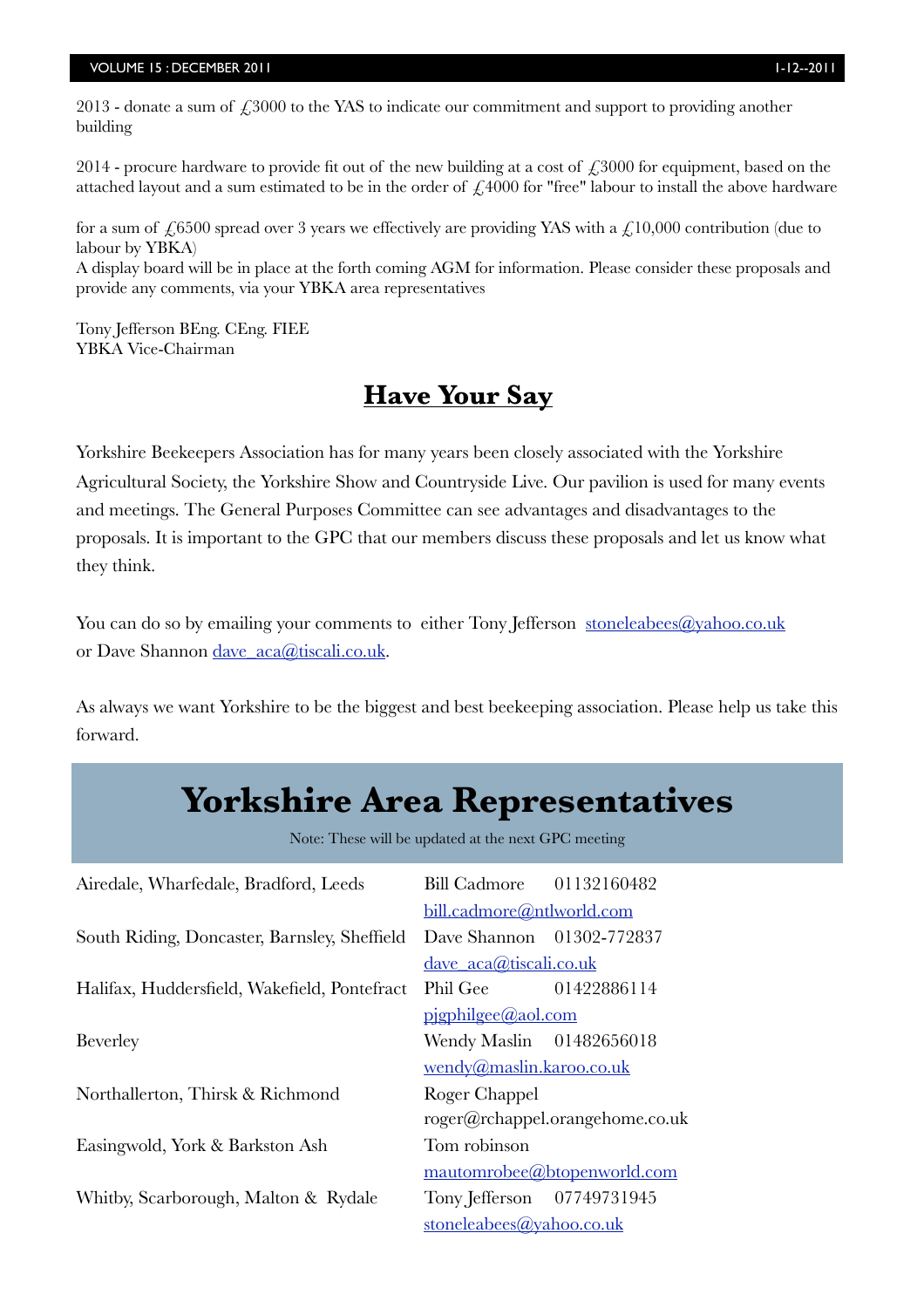### **HIVES & HONEY – NEW PAVILION**

#### **MICHAEL BADGER**

#### Introduction.

The Hives & Honey section has been in existence since 1878. The originators commenced a beekeeping presence at the 1878 Great Yorkshire Show (GYS) held at Thirsk. The display section contributed to the formation of YBKA in 1882. The displays continued until the 1885 GYS held at Selby. The first honey show was held here, at the time the Lincoln Show and the Royal Show were the first shows of this kind to come into being. The founding fathers, WB Booth (a former President of YBKA) and Mr William Dixon of Becket Street were involved with the honey section from these earliest times until 1929. At each annual show the various sections were tented and required rebuilding at each show as each GYS was held at a different venue, moving through each of the ridings in turn until 1950. The rising costs for staging a show became quite a burden in terms of costs and the rising tide of involvement that fell on the local councils together with all the red tape.

From 1951 until 1999 the Hives & Honey section was housed in its own building. Due to the remodelling of the flower and food hall this building and others were demolished. Unfortunately fate took a hand in the agreements for a new home for the Hives & Honey section in that the long illness of the CEO and subsequent death; a succession of show managers and site superintendents; several unsuitable sites for the honey section that matters came to a head following the 2010 GYS. The Chairman of the Hives Honey Committee requested that the YAS honour their original pledges to provide a new building for the honey section.

#### The new facility

A series of meetings were held including one with the YBKA that brought matters to a conclusion that the YAS would provide a new facility within the confines of the Normanby Pavilion area. The YAS are embarking upon a consolidation of like minded areas in that they are all brought together rather than spread across the showground whole.

The new facility will be constructed at right-angles to the existing Normanby pavilion. The site chosen requires major earth works banking proposals to retain the existing play area. The retaining mechanism may be gabions with a French drain to take the surplus water from the surrounding carp park areas that finds its way down to the Normanby pavilion causing water logging issues.

The cost of the ground works is  $\pounds$  35,000 +the new pavilion at  $\pounds$  50,000 excluding VAT.

#### Points worthy of consideration

The building is quite large; it lends itself for use outside show days for YBKA. Whilst it is a fair point the building will be available at these times, it might attract usage by others unless YBKA makes a point of giving the YAS a reasonable sum of money that ensures we have the greatest say in who can use it. Understandably the membership needs to be satisfied that their money is used to good effect and that whatever sum is donated meets these criteria. Having said that the YAS are aware that we have limited funds (they too are under pressure due to falling investment income). If YBKA commits a reasonable sum upfront now this will I am sure be received with acclamation. In addition, if we were to offer some additional sums overtime, that can be met according to time and our own income flows this would be well received as they can sell this offer to their own finance people that we are prepared to dip into our pockets to meet current income trends.

I think it is essential that we offer money that is within our means, over a set time period that meets our aspirations and meets the needs of the membership.

#### The proposed structure

The provision of a new single-storey pavilion with over-hanging veranda and clock tower (without clock) as a decorative feature; externally clad in Western Red Cedar ship-boarding 19mm x 86mm. The external roof structure is to be left without waterproofing. The roof structure will be clad in galvanised steel corrugated sheeting, PVC coated by others.

The Structure secured and set on a prepared concrete.

The superstructure to be constructed in tanalised pressure coated BS 8417; softwood timber design to Standard 1995-1-1:2004, 5: Design of Timber Structures.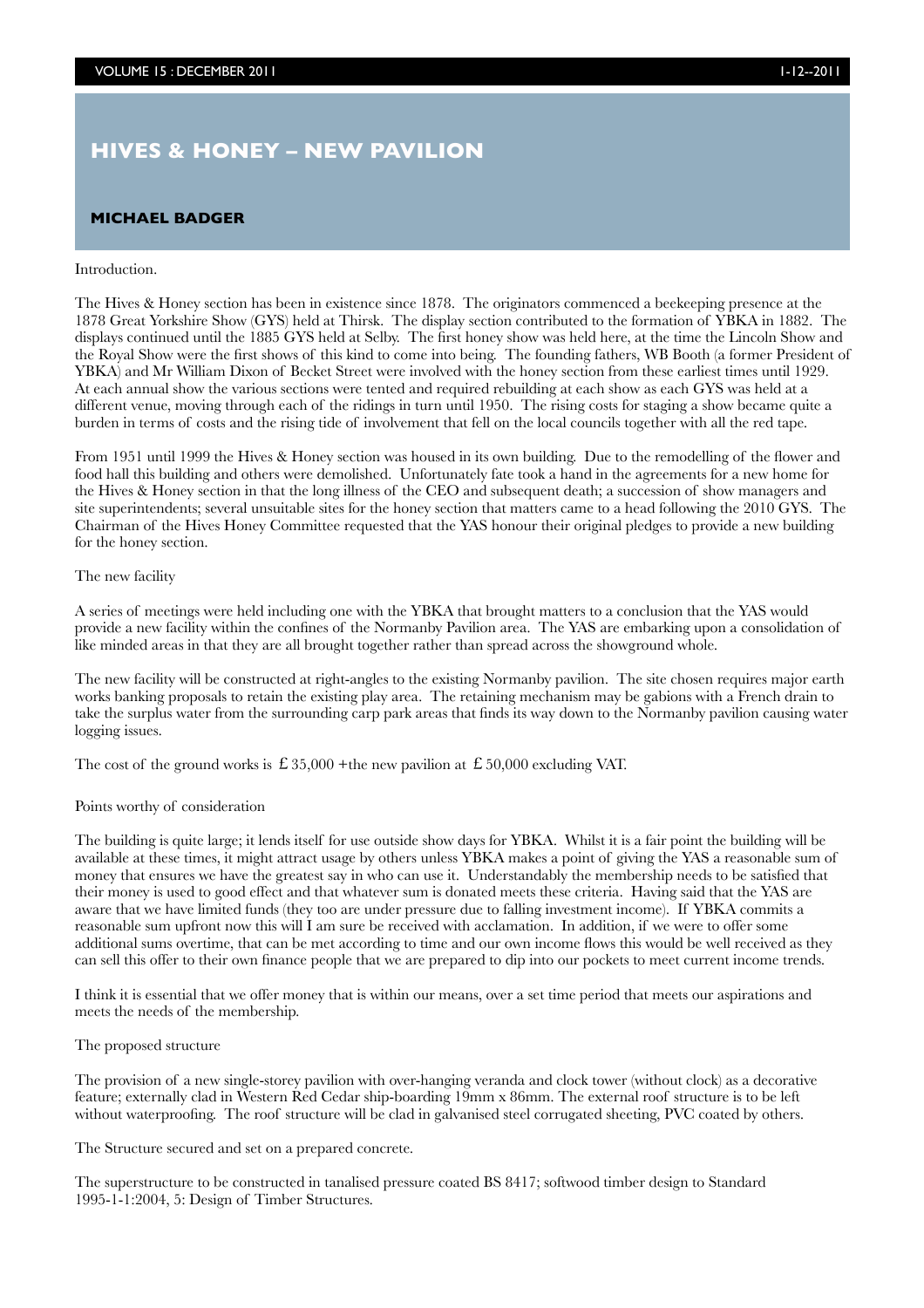#### VOLUME 15 : DECEMBER 2011 12--2011 1-12--2011 1-12--2011 1-12--2011 1-12--2011 1-12--2011 1-12--2011 1-12--20

The building foot print is 21950mm x 9750 or the imperial equivalent of 72' x 32'. The extent of supply is limitedo provision of the building without fixtures and fittings in the kitchen, toilet, office and store but includes erection.

40M long x 1220 mm wide x 19mm flat shelving deck constructed in interior grade beech plywood. Supported by 50mm x 50mm x 762mm high softwood up rights, braced with diagonal supports; all suitably fixed to the structure that is fully demountable for non-show use.

Veranda 1220mm wide x 21950mm long complete with softwood hand railing and vertical suitably sized supports in softwood all as described above. A covered walk-way linking the Normanby Pavilion and the Hives & Honey Pavilion.

Windows double openers; similar to Magnet joinery with standard glass to Part L requirements.

External cedar cladding to be secured and fixed with stainless steel nails.

Internal finish dry-line construction, unfinished, decoration.

Standard fire exit door with crash bar.

Power, lighting and services . Extension of gas supply to provide gas fired heating for LTHW radiator system, installation of radiators for comfort heating. There would be no provision for comfort cooling.

Guttering in black 110mm UPVC "Marley" deep flo on both elevations with 4 Nr 68mm diameter down pipes to discharge on to ground surface.

It is proposed that times other than the Great Yorkshire and Countryside Live Shows that this building be further adapted for use by the YBKA. There is a groundswell opinion that the YBKA could undertake additional conferencing at the YBKA Complex if the facilities were adapted for using high spec Audio Visual aids. The concerns for security of such equipment has been catered for in that the equipment (camera, monitors and screen) be in kit form for demounting and storage at the Events Centre Offices which are manned 24/7; they are secure, warm and dry. The building would be provided with cableways and conduits and possibly hard wired in readiness for such requirements.

# **Have Your Say**

Yorkshire Beekeepers Association has for many years been closely associated with the Yorkshire Agricultural Society, the Yorkshire Show and Countryside Live. Our pavilion is used for many events and meetings. The General Purposes Committee can see advantages and disadvantages to the proposals.. It is important to the GPC that our members discuss these proposals and let us know what they think.

You can do so by emailing your comments to either Tony Jefferson stoneleabees@yahoo.co.uk or Dave Shannon dave aca@tiscali.co.uk.

As always we want Yorkshire to be the biggest and best beekeeping association. Please help us take this forward.

#### **Bees and Honey For Sale**

Orders are now been taken for over wintered colonies for sale in spring, from a well known and reputable local Yorkshire beekeeper with gentle and productive stock. P.O.A. Also 50lb buckets of Yorkshire Honey at £2.60/lb buyer collects. For more information call Rob Bolton on 01924 862175.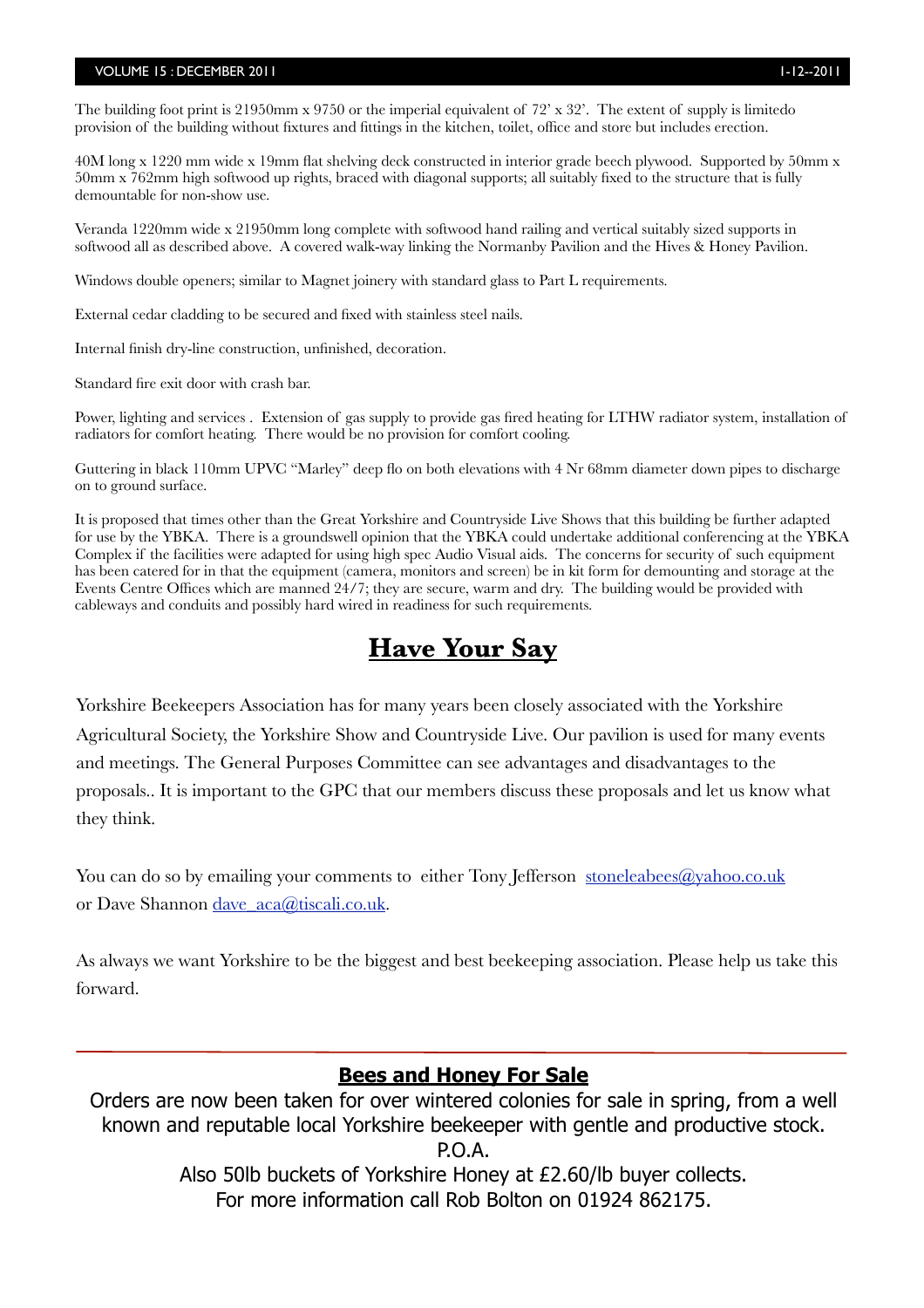# Top or Bottom ?

# **How should you add supers ?**

The choice is easy when you're adding your first super - put on the queen excluder (or not if you are a non-user) and then place the super on.

However if you are adding a second or subsequent super do you just add it to the top of the pile or do you lift the used supers off and put the new one immediately above the queen excluder ? Which is the best method ?

Well - all of the research makes it fairly clear - is doesn't make much difference. Other factors are much more important in determining how much honey your bees store - weather and plant cover type being the most influential external factors - how strong your colony and what type of bees you have also make a big difference - bee breeding again !!!!!



However bottom supering does seem to be preferred if you are trying to get bees to draw out foundation - and therefore if you are trying to get bees to produce cut comb. Put your box of foundation above a super full of honey and bees will mostly ignore it unless there is a really good nectar flow (as with oil seed rape). Put the foundation or cut comb frames under an almost full super and the bees will work it much more readily - but make sure you keep your spacing correct otherwise the bees will build where they want rather than where you want.

### **What do you think ?**

Do you haver any experience comparing the two ways of supering ? Email us and tell us about it [ybkanews@ntlworld.com](mailto:ybkanews@ntlworld.com)